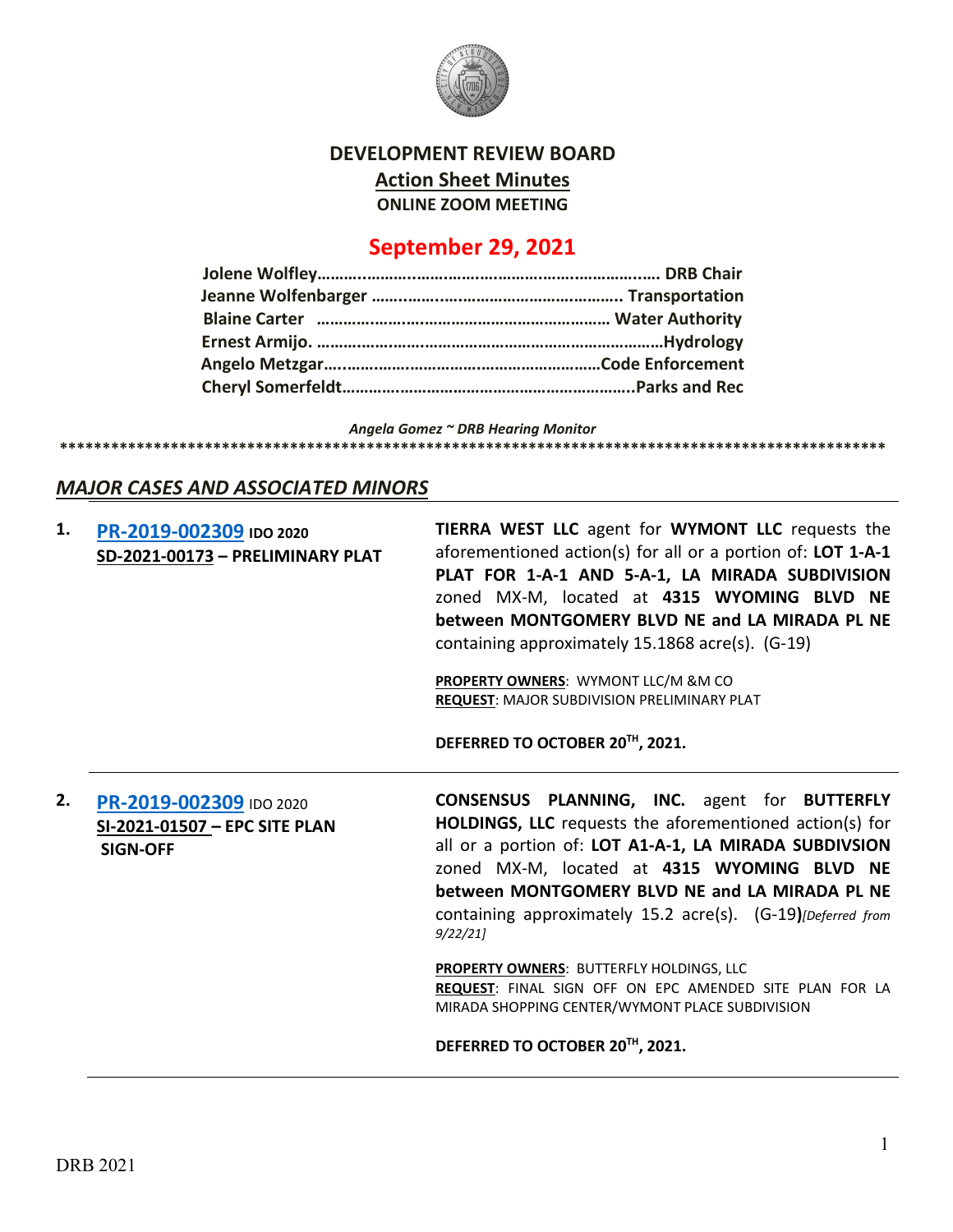| 3. | PR-2020-004457 IDO 2019<br>SD-2021-00025 - PRELIMINARY PLAT<br>VA-2021-00033 - WAIVER<br>VA-2021-00034 - TEMPORARY DEFERRAL<br><b>OF SIDEWALK</b> | RIO GRANDE ENGINEERING agent for BARBARA MUELLER<br>request(s) the aforementioned action(s) for all or a portion<br>of TRACT 22 VOLCANO CLIFFS SUBD UNIT 6<br>LOT 22,<br>VOLCANO CLIFFS UNIT 6 zoned RA-1, located on QUIVIRA<br>DR between VISTA VIEJA AVE and RETABLO RD containing<br>approximately 6.0 acre(s). (D-9)[Deferred from 3/3/21, 5/26/21,<br>7/21/21, 7/28/21, 8/25/21, 9/15/21, 9/22/21]                                                                                                                                                                                                                                                                             |
|----|---------------------------------------------------------------------------------------------------------------------------------------------------|--------------------------------------------------------------------------------------------------------------------------------------------------------------------------------------------------------------------------------------------------------------------------------------------------------------------------------------------------------------------------------------------------------------------------------------------------------------------------------------------------------------------------------------------------------------------------------------------------------------------------------------------------------------------------------------|
|    |                                                                                                                                                   | PROPERTY OWNERS: MUELLER BARBARA A<br>REQUEST: PRELIMINARY PLAT, VARIANCE, TEMP SIDEWALK DEFERRAL                                                                                                                                                                                                                                                                                                                                                                                                                                                                                                                                                                                    |
|    |                                                                                                                                                   | IN THE MATTER OF THE AFOREMENTIONED APPLICATION,<br>BEING IN COMPLIANCE WITH ALL APPLICABLE REQUIREMENTS<br>OF THE DPM AND THE IDO, WITH THE SIGNING OF THE<br>INFRASTURCURE LIST ON SEPTEMBER 29TH, 2021 THE DRB HAS<br>APPROVED PRELIMINARY PLAT, WAIVER, AND THE TEMPORARY<br>DEFERRAL OF SIDEWALK WITH A FINDING ON THE NOTICE OF<br>DECISION THAT PRORATA SHALL BE PAID PRIOR TO FINAL PLAT<br>AS INDICATED BY THE WATER AUTHORITY.                                                                                                                                                                                                                                             |
| 4. | PR-2020-004457 IDO 2019<br>SI-2021-01506 - EPC SITE PLAN<br><b>SIGN-OFF</b>                                                                       | RIO GRANDE ENGINEERING agent for BARBARA MUELLER<br>requests the aforementioned action(s) for all or a portion<br>of: LOT 22, VOLCANO CLIFFS UNIT 6 zoned RA-1, located at<br>QUIVIRA DRIVE between VISTA VIEJA AVE and RETABLO<br>RD containing approximately 6.0 acre(s). (D-9) [Deferred from<br>9/22/21                                                                                                                                                                                                                                                                                                                                                                          |
|    |                                                                                                                                                   | PROPERTY OWNERS: MUELLER BARBARA A<br>REQUEST: DRB FINAL SIGN OFF OF EPC APPROVED SITE PLAN                                                                                                                                                                                                                                                                                                                                                                                                                                                                                                                                                                                          |
|    |                                                                                                                                                   | IN THE MATTER OF THE AFOREMENTIONED APPLICATION,<br>BEING IN COMPLIANCE WITH ALL APPLICABLE REQUIREMENTS<br>OF THE DPM AND THE IDO, THE DRB HAS APPROVED THE EPC<br>SITE PLAN FINAL SIGN OFF WITH FINAL SIGN-OFF DELEGATED<br>TO PARKS AND RECREATION TO CLARIFY THE NOTE<br>REGARDING THE 45 FOOT SETBACK TO INDICATE THAT NO<br>STRUCTURE SHALL BE BUILT WITHIN THE 45 FOOT SETBACK AT<br>THE NORTHEAST CORNER OF THE SITE WITH THE EXCEPTION OF<br>VIEW FENCING, AND TO PLANNING TO VERIFY THE CORRECT<br>IDO DATE ON THE SITE PLAN, FOR CODE ENFORCEMENT TO BE<br>ADDED TO THE SIGNATURE BLOCK, AND FOR THE PROJECT AND<br>APPLICATION NUMBERS TO BE INDICATED ON THE SITE PLAN. |

## *MAJOR CASES*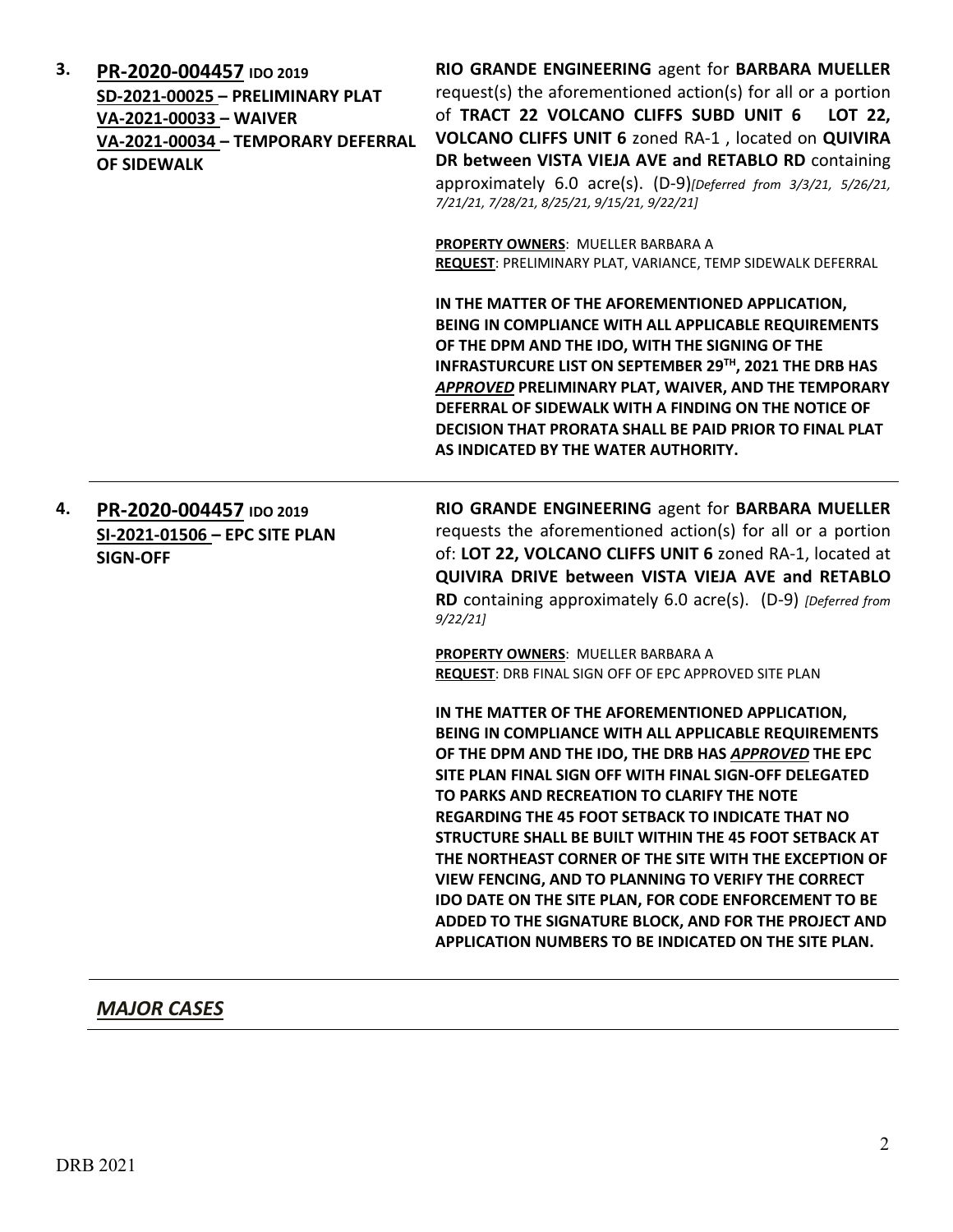**5. [PR-2021-005573](http://data.cabq.gov/government/planning/DRB/PR-2021-005573/DRB%20Submittals/PR-2021-005573_Sept_29_2021%20(PP,%20Site%20P.,%20VPRE%20x3,%20VPE%20x6)/Application/Bohannan%20Huston%20(Site%20Plan)/) IDO 2020 SD-2021-00171 – PRELIMINARY PLAT SD-2021-00172 – VACATION OF PRIVATE EASEMENT SD-2021-00174 – VACATION OF PRIVATE EASEMENT SD-2021-00175 – VACATION OF PRIVATE EASEMENT SD-2021-00176 - VACATION OF PUBLIC EASEMENT SD-2021-00177 - VACATION OF PUBLIC EASEMENT SD-2021-00178 - VACATION OF PUBLIC EASEMENT SD-2021-00179 - VACATION OF PUBLIC EASEMENT SD-2021-00180 - VACATION OF PUBLIC EASEMENT SD-2021-00181** - **VACATION OF PUBLIC EASEMENT**

**BOHANNAN HUSTON INC.** agent for **NETFLIX STUDIOS, LLC, KENNETH FALCON** requests the aforementioned action(s) for all or a portion of: **TRACTS 22-A,22-B,22-C, 26, N, O, Q-1, Q-2, Q-3, OS-7, R, 17, A-1-A-6, MESA DEL SOL INNOVATION PARK I & II** zoned PC, located on **5650 UNIVERSITY BLVD SE** containing approximately 162.78 acre(s). (R-16**)**

**PROPERTY OWNERS**: CITY OF ALBUQUERQUE, MDS INVESTMENTS **REQUEST**: PRELIMINARY PLAT, VACATIONS OF PRIVATE EASEMENT, VACATIONS OF PUBLIC EASEMENT

**DEFERRED TO OCTOBER 20TH, 2021.**

**6. [PR-2021-005573](http://data.cabq.gov/government/planning/DRB/PR-2021-005573/DRB%20Submittals/PR-2021-005573_Sept_29_2021%20(PP,%20Site%20P.,%20VPRE%20x3,%20VPE%20x6)/Application/Dekker_Perich_Sabatini%20(PP,%20VPRE%20x3,%20VPE%20x6)/Albuquerque%20Studios%20Expansion%20-%20DRB%20East%20Submittal%209.3.2021.pdf) IDO 2020 SI-2021-01482 – SITE PLAN DEKKER/PERICH/SABATINI – WILL GLEASON** agent for **NETFLIX STUDIOS, LLC, KENNETH FALCON** requests the aforementioned action(s) for all or a portion of: **TRACTS 22- A, 22-B,22-C, 26, N, O, Q-1,Q-2, Q-3, OS-7, R, 17, A-1-A-6, MESA DEL SOL INNOVATION PARK I & II** zoned PC, located on **UNIVERSITY BLVD between EASTMAN CROSSING and MESA DEL SOL** containing approximately 162.784 acre(s). (R-16) **PROPERTY OWNERS**: CITY OF ALBUQUERQUE, MDS INVESTMENTS **REQUEST**: AN APPROXIMATELY 117.53 ACRE EXPANSION OF THE EXSITING ALBUQUERQUE STUDIOS CAMPUS INCLUDING A NEW PRODUCITON OFFICE, MILL BUILDING AND PRODUCTION SUPPORT SPACES.

**DEFERRED TO OCTOBER 20TH, 2021.**

**7. [PR-2021-005629](http://data.cabq.gov/government/planning/DRB/PR-2021-005629/DRB%20Submittals/PR-2021-005629_Sept_29_2021%20(PP,%20VPRE,%20VPE%20x2,%20Site%20P.)/Application/Bohannan%20Huston%20(PP,%20VPRE,%20VPE)/) IDO 2020 SD-2021-00182 – PRELIMINARY PLAT SD-2021-00183 – VACATION OF PRIVATE EASEMENT SD-2021-00184 VACATION OF PUBLIC EASEMENT SD-2021-00185 VACATION OF PUBLIC EASEMENT**

**BOHANNAN HUSTON INC.** agent for **NETFLIX STUDIOS** requests the aforementioned action(s) for all or a portion of: **LOTS 22A, 22B, 22C, AND TRACT P, MESA DEL SOL INNOVATION PARK I & II** zoned PC, located on **5630 UNIVERSITY BLVD SE between EASTMAN CROSSING and UNIVERSITY BLVD** containing approximately 41.3495 acre(s). (R-16)

**PROPERTY OWNERS**: CITY OF ALBUQUERQUE **REQUEST**: REPLAT OF LOTS 22-A, 22-B, 22-C AND TRACT P OF MESA DEL SOL INNOVATION PARK

**DEFERRED TO OCTOBER 6TH, 2021**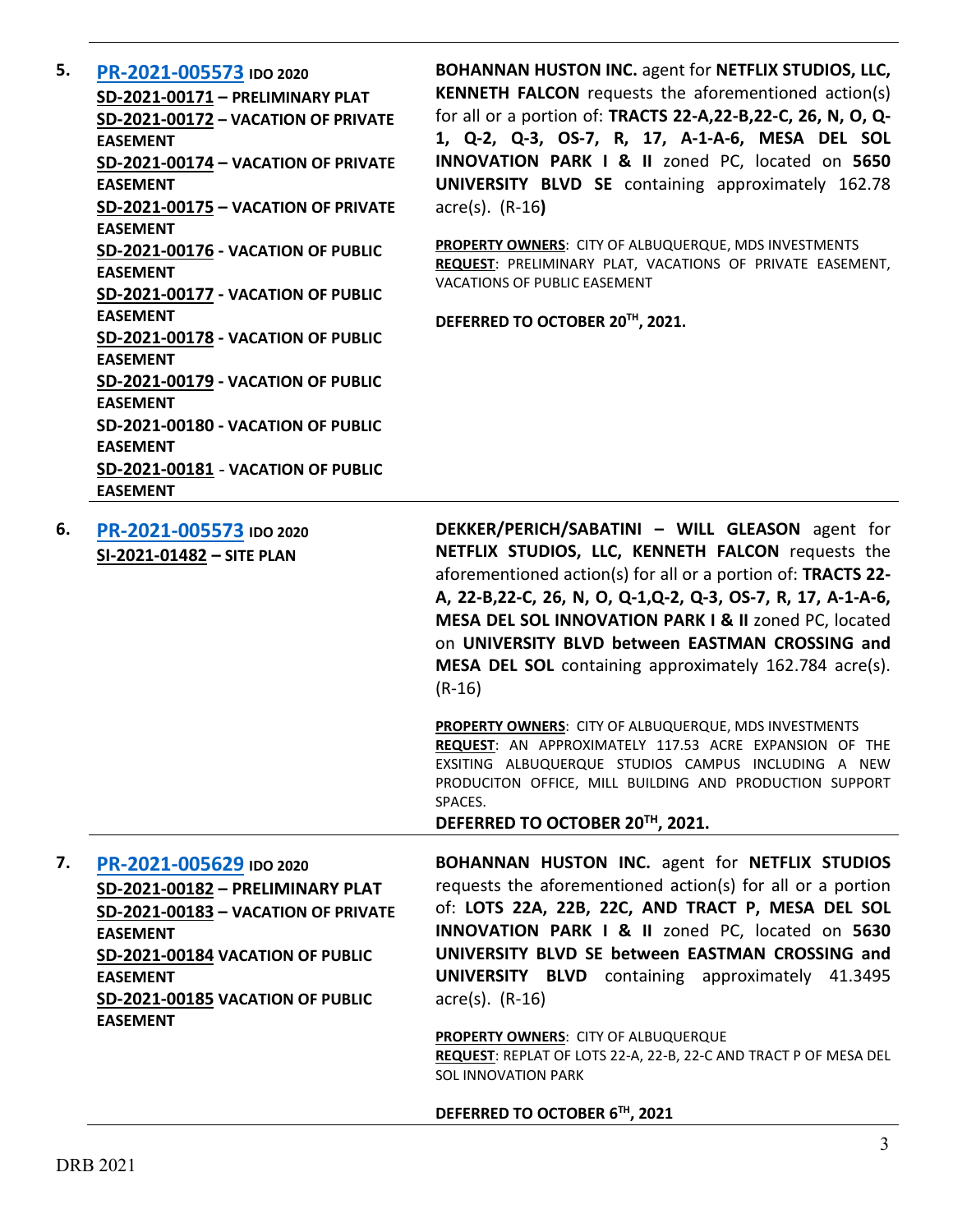**8. [PR-2021-005629](http://data.cabq.gov/government/planning/DRB/PR-2021-005629/DRB%20Submittals/PR-2021-005629_Sept_29_2021%20(PP,%20VPRE,%20VPE%20x2,%20Site%20P.)/Application/Dekker_Perich_Sabatini%20(Site%20Plan)/Albuquerque%20Studios%20Expansion%20-%20DRB%20North%20Submittal%209.3.2021.pdf) IDO 2020 SI-2021-01483 – SITE PLAN DEKKER/PERICH/SABATINI – WILL GLEASON** agent for **KENNETH FALCON** requests the aforementioned action(s) for all or a portion of: **22A, 22B, 22C, AND TRACT P** zoned PC, located on **UNIVERSITY BLVD between EASTMAN CROSSING and MESA DEL SOL** containing approximately 41.3495 acre(s). (R-16) **PROPERTY OWNERS**: CITY OF ALBUQUERQUE **REQUEST**: AN APPROXIMATELY 18.54 ACRE EXPANSION OF THE EXISTING ALBUQUERQUE STUDIOS CAMPUS INCLUDING A NEW PRODUCITON OFFICE, MILL BUILDING AND PRODUCTION SUPPORT SPACES. **DEFERRED TO OCTOBER 20TH, 2021. 9. [PR-2021-005459](http://data.cabq.gov/government/planning/DRB/PR-2021-005459/DRB%20Submittals/) IDO 2020** *(AKA: PR-2021-005861)* **TIERRA WEST** agent for **CONTRACTORS LEASING LLC/LARRY R. GUTIERREZ** requests the aforementioned

**SD-2021-00163 – PRELIMINARY PLAT SI-2021-01248 – SITE PLAN Sketch plat 5-19-2021**

action(s) for all or a portion of: **LOT 1A BLOCK 2 SUNPORT PARK REPL OF LOTS 1, 2 & 3 BLOCK 2 and LOT 2-A-1 BLK 2 PLAT OF LOTS 2-A-1, 2-A-2 & 2-A-3 BLOCK 2, SUNPORT PARK,** zoned NR-BP, **located at 2900 TRANSPORT between FLIGHTWAY AVE and WOODWARD ROAD** containing approximately 10.7 acre(s). (M-15)*[Deferred from 9/1/21]*

**PROPERTY OWNERS**: CONTRACTORS LEASING LLC **REQUEST**: PRELIMINARY PLAT, SITE PLAN REVIEW

**DEFERRED TO OCTOBER 6TH, 2021.**

**10. [PR-2021-005717](http://data.cabq.gov/government/planning/DRB/PR-2021-005717/DRB%20Submittals/) IDO 2020** *(AKA: PR-2021-005823)* **SD-2021-00162 – PRELIMINARY PLAT VA-2021-00310 – SIDEWALK WAIVER Sketch plat 7-14-2021**

**RESPEC, JEREMY SHELL** agent for **DR HORTON** requests the aforementioned action(s) for all or a portion of: **TRACT 2 UNIT 2, THE TRAILS** zoned R-ML, **located on OAK RIDGE between UNIVERSE BLVD and TIJERAS CREEK RD** containing approximately 10.4 acre(s). (C-9)*(Deferred from 8/25/21, 9/1/21]*

**PROPERTY OWNERS**: SIERRA HEALTH SERVICES INC & ETAL **REQUEST**: CREATE 72 RESIDENTIAL LOTS AND 7 HOA TRACTS FROM ONE EXISTING PARCEL

**DEFERRED TO OCTOBER 20TH, 2021.**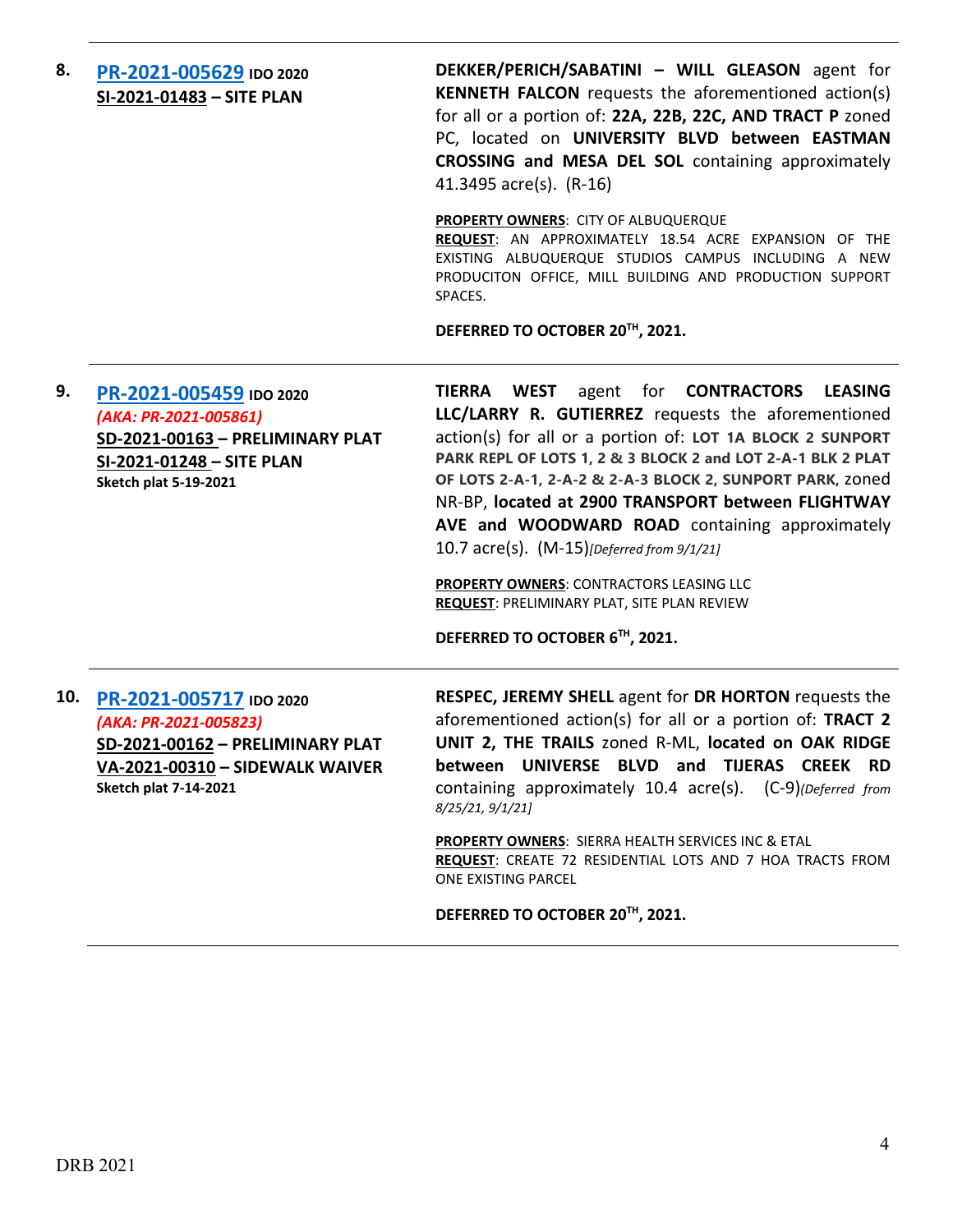| 11. PR-2020-004138 IDO 2019<br>SD-2021-00151 - PRELIMINARY PLAT<br><b>Sketch plat 3-10-2021</b> | HUITT-ZOLLARS INC. - SCOTT EDDINGS agent for QUESTA<br>ORO, LLC - TIM MCNANEY requests<br><b>DEL</b><br>the<br>aforementioned action(s) for all or a portion of: TRACT 3 &<br>A-1-A-4, MESA DEL SOL INNOVATION PARK zoned PC,<br>located between SAGAN LOOP and DE KOONING LOOP<br>containing approximately 22.0366 acre(s). (R-15) {Deferred<br>from 8/11/21, 9/15/21]<br>PROPERTY OWNERS: QUESTA DEL ORO LLC / MDS INVESTMENTS<br>REQUEST: SINGLE FAMILY RESIDENTIAL SUBDIVISION ON TRACT A-1-A-<br>3. TRACT A-1-A-4 SPLIT FOR EXTENSION OF DEIKENBORN DRIVE<br>DEFERRED TO OCTOBER 20th, 2021.                                                                                                                                                                                                                                                                                                                   |
|-------------------------------------------------------------------------------------------------|---------------------------------------------------------------------------------------------------------------------------------------------------------------------------------------------------------------------------------------------------------------------------------------------------------------------------------------------------------------------------------------------------------------------------------------------------------------------------------------------------------------------------------------------------------------------------------------------------------------------------------------------------------------------------------------------------------------------------------------------------------------------------------------------------------------------------------------------------------------------------------------------------------------------|
| 12. PR-2020-004024 IDO 2020<br>SI-2021-01388 - SITE PLAN                                        | TIERRA WEST, LLC agent for DIAMOND TAIL REALTY LLC<br>requests the aforementioned action(s) for all or a portion<br>of: TRACT H-11 PLAT OF TRACTS H-1 THRU H-11 VENTANA<br>SQUARE AT VENTANA RANCH A REPLAT OF TRACT H-A,<br>VENTANA RANCH zoned MX-M, located on PASEO DEL<br>NORTE between UNIVERSE BLVD and PASEO DEL NORTE<br>containing approximately 1.08 acre(s). (B-10)[Deferred from<br>9/22/21<br>PROPERTY OWNERS: DIAMOND TAIL REALTY LLC<br><b>REQUEST: DRB SITE PLAN REVIEW</b><br>IN THE MATTER OF THE AFOREMENTIONED APPLICATION,<br>BEING IN COMPLIANCE WITH ALL APPLICABLE REQUIREMENTS<br>OF THE DPM AND THE IDO WITH THE SIGNING OF THE<br>INFRASTRUCTURE LIST ON SEPTEMBER 29TH, 2021, THE DRB HAS<br>APPROVED THE SITE PLAN. FINAL SIGN-OFF IS DELEGATED TO<br>PLANNING FOR THE RECORDED INFRASTRUCTURE<br><b>IMPROVEMENTS AGREEMENT AND FOR CONFIRMATION OF</b><br>THE SOLID WASTE SIGNATURE. |

# *MINOR CASES*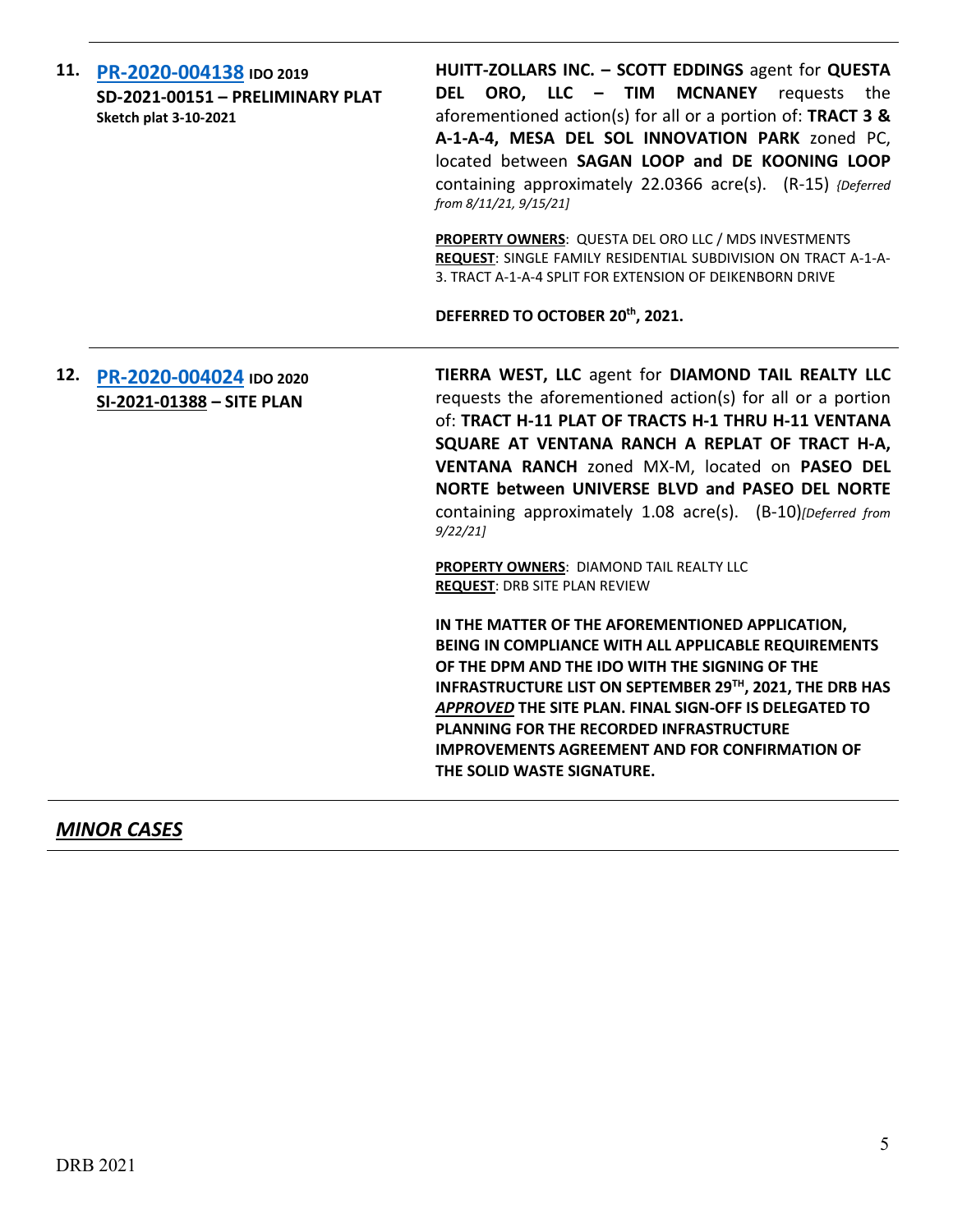| 13. | PR-2019-002253 IDO 2019<br>SD-2021-00140 - PRELIMINARY/FINAL<br><b>PLAT</b><br><b>Sketch plat 8-19-2020</b> | <b>JUANITA GARCIA - JAG PLANNING AND ZONING agent for</b><br>OLD TOWN PLAZA, LLC C/O JOYCE T. BATTAGLIA requests<br>the aforementioned action(s) for all or a portion of: TRACT<br>B, LANDS OF CASA DE ARMIJO, LA PLACITA PATIO<br>MARKETS AND PLAZA HACIENDA zoned MX-T, located at<br>302 SAN FELIPE between MOUNTAIN RD NW and CENTRAL<br>NW containing approximately 2.17<br>$acre(s)$ .<br><b>AVE</b><br>(J-13) [Deferred from 7/21/21, 8/18/21, 9/1/21]                     |
|-----|-------------------------------------------------------------------------------------------------------------|-----------------------------------------------------------------------------------------------------------------------------------------------------------------------------------------------------------------------------------------------------------------------------------------------------------------------------------------------------------------------------------------------------------------------------------------------------------------------------------|
|     |                                                                                                             | PROPERTY OWNERS: OLD TOWN PLAZA. LLC<br>REQUEST: SUBDIVIDE EXISTING TRACT INTO 2 SEPARATE TRACTS                                                                                                                                                                                                                                                                                                                                                                                  |
|     |                                                                                                             | IN THE MATTER OF THE AFOREMENTIONED APPLICATION,<br>BEING IN COMPLIANCE WITH ALL APPLICABLE REQUIREMENTS<br>OF THE DPM AND THE IDO WITH THE SIGNING OF THE<br>INFRASTRUCTURE LIST ON SEPTEMBER 29TH, 2021, THE DRB HAS<br>APPROVED THE PRELIMINARY/ FINAL PLAT. FINAL SIGN OFF IS<br>DELEGATED TO PLANNING FOR UTILITY COMPANIES<br>SIGNATURES, AGIS DXF FILE AND FOR INDICATION THAT THE<br><b>IMPROVEMENTS CONSTRUCTED ARE THOSE SHOWN ON THE</b><br><b>INFRASTRUCURE LIST.</b> |
| 14. | PR-2018-001842 IDO 2020<br>VA-2021-00350 - WAIVER TO IDO -<br><b>DRIVEWAY LENGTH</b>                        | RON HENSLEY/THE GROUP agent for CLEARBROOK<br><b>INVESTMENTS, INC.</b> requests the aforementioned action(s)<br>for all or a portion of: LOTS 1-30, HORIZON VILLAGE zoned<br>R-ML, located on HORIZON BLVD between ALAMEDA BLVD<br>and BALLOON MUSEUM containing approximately 5.91<br>$\arccos(5)$ . (C-17)                                                                                                                                                                      |
|     |                                                                                                             | PROPERTY OWNERS: CLEARBROOK INVESTMENTS, INC<br>REQUEST: WAIVER TO IDO SECTION 5-3(C)(3)(b)<br>REGARDING<br><b>DRIVEWAY LENGTH</b>                                                                                                                                                                                                                                                                                                                                                |
|     |                                                                                                             | DEFERRED TO OCTOBER 6TH, 2021.                                                                                                                                                                                                                                                                                                                                                                                                                                                    |

*SKETCH PLAT*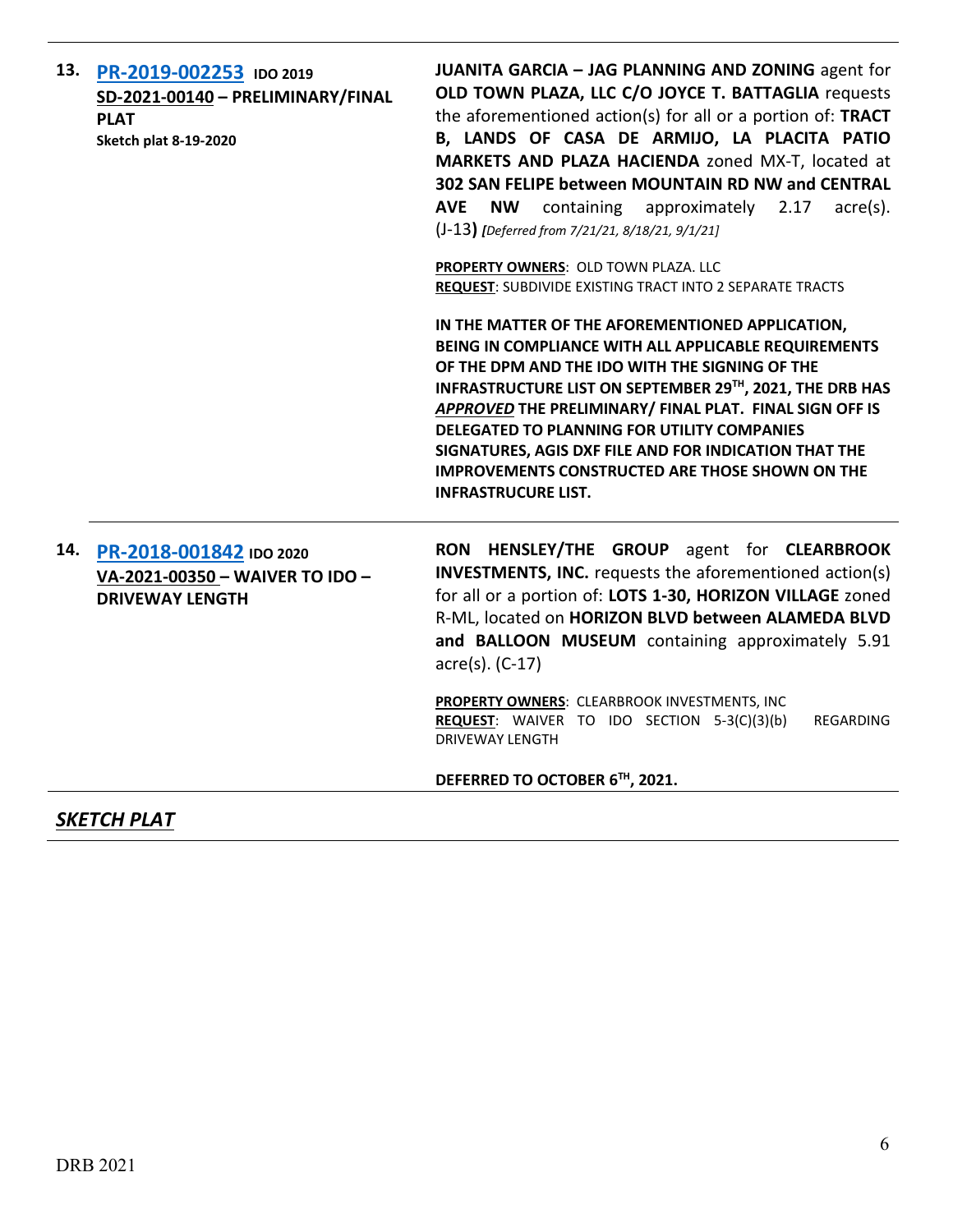|     | 15. PR-2020-003688<br>PS-2021-00113 - SKETCH PLAT | ISAACSON & ARFMAN, INC./FRED ARFMAN & IAN<br>ANDERSON agent for GREATER ALBUQUERQUE HABITAT<br>FOR HUMANITY/DOUG CHAMPLIN & BILL REILLY requests<br>the aforementioned action(s) for all or a portion of: LOTS<br>42-55, DAVID-PEREA-COURSON SUBDIVISION zoned R-1B,<br>located at 62 <sup>ND</sup> ST NW between CLOUDCROFT RD NW and<br><b>COORS BLVD NW</b> containing approximately 2.13 acre(s).<br>$(J-11)$                                                                                                                                                                                                     |
|-----|---------------------------------------------------|-----------------------------------------------------------------------------------------------------------------------------------------------------------------------------------------------------------------------------------------------------------------------------------------------------------------------------------------------------------------------------------------------------------------------------------------------------------------------------------------------------------------------------------------------------------------------------------------------------------------------|
|     |                                                   | <b>PROPERTY OWNERS:</b> GREATER ALBUQUERQUE HABITAT FOR<br>HUMANITY, LONNIE YANES<br>REQUEST: PREVIOUS SKETCH PLAT REVIEW FOR PROPERTY HAS<br>EXPIRED. RESUBMITTING FOR UPDATED PLAT FOR SKETCH PLAT<br>REVIEW AND COMMENT PRIOR TO UPCOMING PRELIMINARY PLAT<br>SUBMITTAL.                                                                                                                                                                                                                                                                                                                                           |
|     |                                                   | THE SKETCH PLAT WAS REVIEWED AND COMMENTS WERE<br>PROVIDED.                                                                                                                                                                                                                                                                                                                                                                                                                                                                                                                                                           |
| 16. | PR-2021-006031<br>PS-2021-00115 - SKETCH PLAT     | <b>JULIA LA RIVA</b> requests the aforementioned action(s) for all<br>or a portion of: N/S ALLEY OFF PACIFIC AVE between<br>425/427 PACIFIC AVE and 431 PACIFIC AVE containing<br>approximately 0.08 acre(s). (K-14)<br>PROPERTY OWNERS: JULIA LA RIVA<br>REQUEST: TO PURCHASE THE CITY PARCEL BETWEEN 425/427 PACIFIC                                                                                                                                                                                                                                                                                                |
|     |                                                   | AVE AND 431 PACIFIC AVE 87102<br>THE SKETCH PLAT WAS REVIEWED AND COMMENTS WERE<br>PROVIDED.                                                                                                                                                                                                                                                                                                                                                                                                                                                                                                                          |
| 17. | PR-2021-005439<br>PS-2021-00116 - SKETCH PLAT     | <b>MODULUS ARCHITECTS, INC. &amp; LAND USE PLANING agent</b><br>for ZIA TRUST; FUTURE: DEEPESH KHOLWADWALA C/O SUN<br><b>CAPITAL HOTELS</b> requests the aforementioned action(s) for<br>all or a portion of: LT 2-A-1-B-2, 2-A-1-B-2-B-3, 3-A-1-A,<br>ABQ WEST UNIT 2 zoned MX-M, located on HIGH ASSETS<br>ABQ NM 87120 between PASEO DEL NORTE NW and<br><b>EAGLE RANCH RD NW containing approximately 4.079</b><br>$\arccos 0$ . (C-13)<br><b>PROPERTY OWNERS: ZIA TRUST</b><br>REQUEST: SUBDIVIDE THE EXISTING THREE PARCELS OF LAND INTO<br><b>TWO TRACTS</b><br>THE SKETCH PLAT WAS REVIEWED AND COMMENTS WERE |
|     |                                                   | PROVIDED.                                                                                                                                                                                                                                                                                                                                                                                                                                                                                                                                                                                                             |